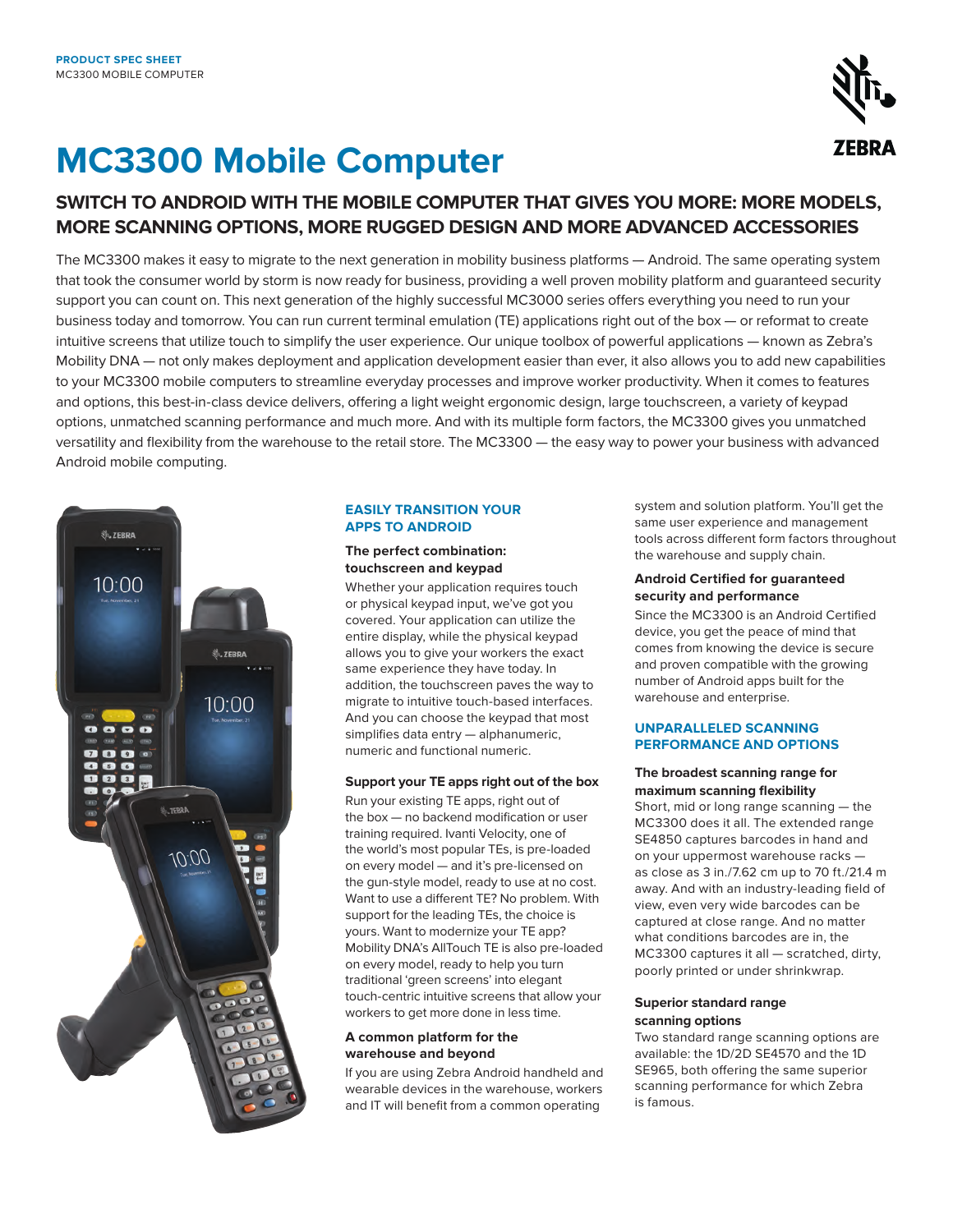# **ANDROID, READY FOR BUSINESS**

#### **Operating system support you can count on — today and tomorrow**

Only from Zebra, LifeGuard™ for Android guarantees direct security updates for a total of 10 years from the release date, along with the ability to upgrade to future versions of Android.<sup>1</sup>

#### **Take ease-of-use to a new level with the latest Android features**

Many new features make doing business easier. Users can run two apps, side-byside, flip between two open apps with the press of a button, choose from five different options for the size of the elements displayed on a screen and more.

#### **EASILY ADD POWERFUL NEW ZEBRA-ONLY FEATURES WITH MOBILITY DNA**

### **Add advanced scanning functionality and document capture**

With SimulScan, a Mobility DNA app, labels with multiple barcodes are no problem with the press of one button, you can opt to capture all barcodes on a label, or only specific barcodes of your choosing. Need to capture data on a form? SimulScan makes it easy, able to capture text fields, phone numbers, images, signatures and more.2 And with the 13 MP high-resolution camera, it's easy to take photos to document the condition of incoming shipments and more.

#### **Doubles as a free walkie-talkie and a PBX handset**

Boost productivity and efficiency even higher with Mobility DNA's unique voice apps. Workforce Connect Push-to-Talk Express<sup>3</sup> is pre-loaded and pre-licensed, enabling instant walkie-talkie style calls, right out of the box. And with Workforce Connect Voice,<sup>4</sup> your MC3300 devices can double as a PBX handset, with complete

control over the interface — you can customize screens to make it easy for your workers to use even the most complex telephony capabilities.

#### **Easily control application and feature access**

Prevent workers from using the MC3300 devices for play with Mobility DNA's Enterprise Home Screen. This handy utility makes it easy to create a single-purpose tool that can only access one application, or pick and choose which apps and device features are accessible.

#### **GET MAXIMUM FLEXIBILITY, POWER, DURABILITY AND COMFORT**

#### **Build it your way**

With the combination of four form factors, three scan engines, three keypads and three tiers of functionality, there is a combination that is just right for your warehouse, manufacturing floor or retail operation.

#### **Unparalleled power**

This powerhouse of a mobile device is built to deliver stellar application performance. Compared to competitive devices, you get double to triple the processing power, 8 to 16 times the RAM and 32 to 125 times the Flash. So no matter how many applications your workers need to run, the MC3300 has the power to run them all.

#### **Rugged and ready for your business**

The MC3300 offers a new higher 5 ft./1.5 m drop specification, a Gorilla Glass touch panel and a larger 4 inch display that provides more room for your workers to view more information.

#### **The fastest wireless connections**

Your devices are only as good as their wireless connection — and when you choose the MC3300, you get the best.

The MC3300 supports 802.11ac with fast roaming, providing your workers with a superior 'wired-style' voice and data experience.

#### **Unmatched comfort**

Zebra's award-winning design team has done it again — the MC3300 is well balanced in hand and lightweight, helping prevent hand fatigue, even throughout the heaviest work day.

#### **COST-EFFECTIVELY UPGRADE TO NEXT GENERATION TECHNOLOGY**

#### **Backwards and forwards accessory compatibility**

You get the same backwards compatibility for which Zebra is known — use most of the MC3200 accessories you already own for a very cost-effective upgrade. Or choose from many new accessories with advanced features — from universal ShareCradles that can charge the MC3300 and standalone batteries in half the time, a forklift mount, new PowerPrecision+ high capacity batteries that provide a full suite of metrics that make it easy to identify, remove and replace aging batteries and more.

### **COVER IT ALL WITH ZEBRA ONECARE**

#### **Extraordinary 'cover everything' service**

Zebra OneCare services will keep your MC3300 up, running at peak performance and in like new condition for just pennies a day. You can choose the level of service that fits your needs and your budget — Zebra OneCare Essential or Zebra OneCare Premier. You get comprehensive coverage that literally covers everything — normal wear and tear and accidental damage. And since nobody knows our products better than we do, you get unparalleled from-the-manufacturer expertise.

# **THE MC3300 — THE EASY WAY TO POWER YOUR BUSINESS WITH ADVANCED ANDROID MOBILE COMPUTING.**

**For more information, visit [www.zebra.com/](http://www.zebra.com/mc3300)mc3300 or access our global contact directory at [www.zebra.com/contact](http://www.zebra.com/contact)**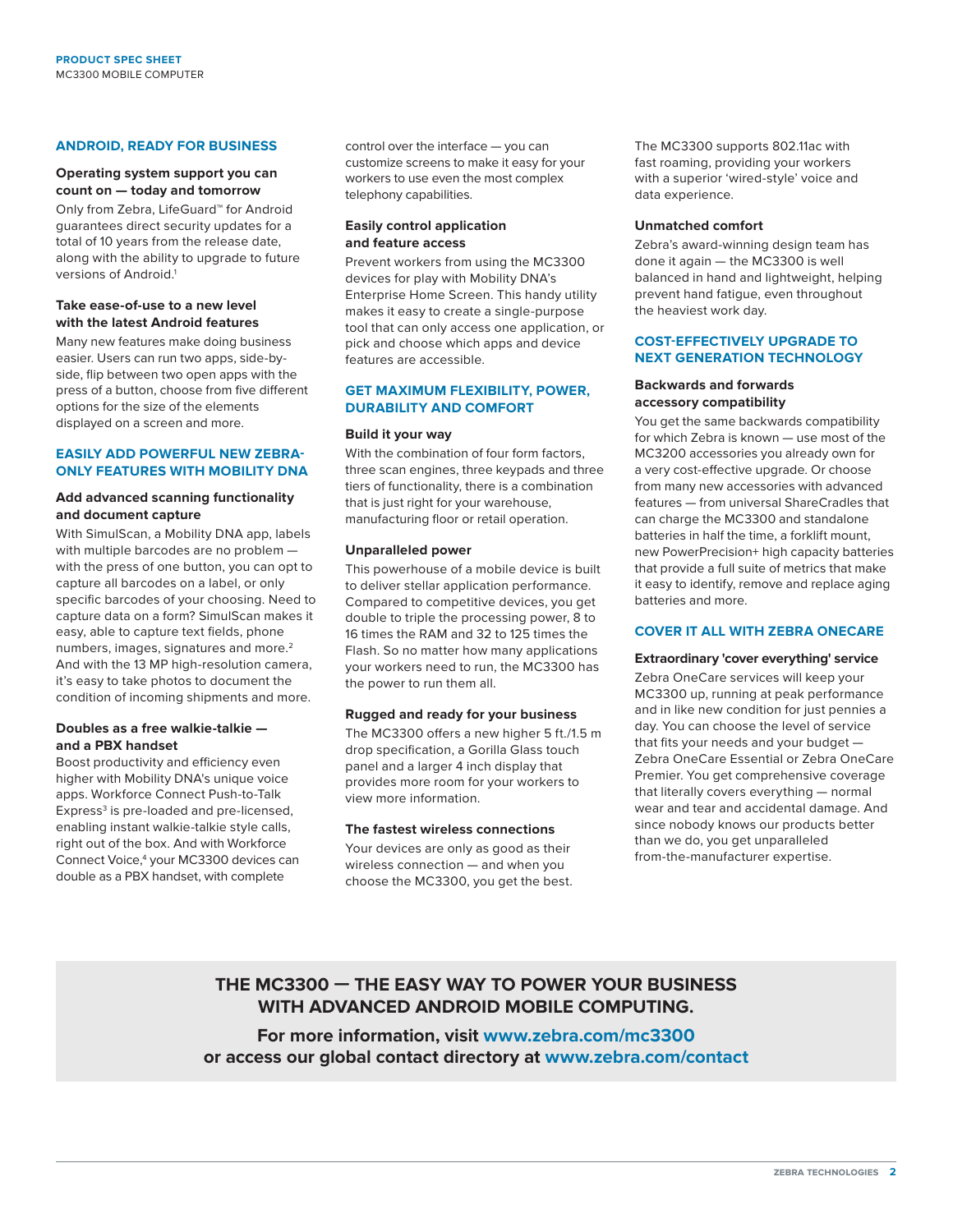# **MC3300 Specifications**

| <b>PHYSICAL CHARACTERISTICS</b> |                                                                                                                                            |  |  |
|---------------------------------|--------------------------------------------------------------------------------------------------------------------------------------------|--|--|
|                                 | MC3300 Straight Shooter (45° Scan<br>and 0° Scan):<br>7.96 in. L x 2.94 in. W x 1.35 in. D<br>202.2 mm L x 74.7 mm W x 34.5 mm D           |  |  |
| <b>Dimensions</b>               | <b>MC3300 Turret/Rotating Head:</b><br>8.79 in, L x 2.94 in, W x 1.35 in, D<br>223.4 mm L x 74.7 mm W x 34.5 mm D                          |  |  |
|                                 | MC3300 Gun/Pistol:<br>7.96 in. L x 2.94 in. W x 6.45 in. D<br>202.6 mm L x 74.7 mm W x 163.9 mm D                                          |  |  |
| Weight                          | MC3300 Straight Shooter (0° Scan):<br>13.2 oz./375 g                                                                                       |  |  |
|                                 | <b>MC3300 Turret/Rotating Head:</b><br>13.3 oz./377 g                                                                                      |  |  |
|                                 | MC3300 Gun/Pistol:<br>17.8 oz./505 g                                                                                                       |  |  |
|                                 | MC3300 (45° Scan):<br>13.5 oz./382 g                                                                                                       |  |  |
| Display                         | 4.0 inch capacitive; WVGA; color                                                                                                           |  |  |
| <b>Imager Window</b>            | Corning® Gorilla® Glass                                                                                                                    |  |  |
| <b>Touch Panel</b>              | Corning® Gorilla® Glass touch panel with air gap                                                                                           |  |  |
| <b>Backlight</b>                | LED backlight                                                                                                                              |  |  |
| <b>Expansion Slot</b>           | Micro SD card slot, up to 32GB                                                                                                             |  |  |
| Network<br>Connections          | USB 2.0 High Speed (host and client),<br>WI AN and Bluetooth                                                                               |  |  |
| Notification                    | Side LEDs and audible tone                                                                                                                 |  |  |
| Keypad                          | Numeric (29 Key), Function Numeric (38 Key),<br>Alpha Numeric (47 Key)                                                                     |  |  |
| Voice                           | PTT Voice Support (Internal Speaker)                                                                                                       |  |  |
| Audio                           | Speaker                                                                                                                                    |  |  |
| <b>Audio Jack</b>               | All models except the Gun/Pistol:<br>Integrated 2.5mm (Premium and Premium<br>+ models only - not available on Standard<br>configurations) |  |  |
| <b>Buttons</b>                  | Two programmable side scan keys                                                                                                            |  |  |
|                                 | PERFORMANCE CHARACTERISTICS                                                                                                                |  |  |
| CPU                             | Qualcomm 8056 1.8 GHz hexa-core 64 bit<br>with power optimization                                                                          |  |  |
| <b>Operating System</b>         | Android 7.0 (Nougat) - AOSP;<br>GMS - select configurations                                                                                |  |  |

| PERFORMANCE CHARACTERISTICS (CONTINUED)                  | Put the MC3300<br>to work in:                                                                                                                                                                                                                                                                                    |                                                                                                                                         |  |  |  |
|----------------------------------------------------------|------------------------------------------------------------------------------------------------------------------------------------------------------------------------------------------------------------------------------------------------------------------------------------------------------------------|-----------------------------------------------------------------------------------------------------------------------------------------|--|--|--|
| Memory                                                   | 2GB/16GB Standard; 4GB/16GB Premium;<br>4GB/32GB Premium Plus                                                                                                                                                                                                                                                    | Retail                                                                                                                                  |  |  |  |
| Power                                                    | MC3300 Straight Shooter (45° Scan<br>and 0° Scan)/ and Turret (Rotating Head):<br>Rechargeable Li-Ion: standard 2700 mAh;<br>High capacity 5200 mAh; Fast charging<br>support (new accessories)<br>MC3300 Gun/Pistol:<br>Rechargeable Li-Ion: high capacity 5200 mAh;<br>Fast charging support (new accessories) | • Backroom/<br>warehouse<br>management<br>• Price verification/<br>updates<br>• Store receiving<br>• Picking and putaway<br>• Inventory |  |  |  |
| management<br><b>USER ENVIRONMENT</b><br>• In-store      |                                                                                                                                                                                                                                                                                                                  |                                                                                                                                         |  |  |  |
| Operating<br>Temperature                                 | $-20^{\circ}$ C to $+50^{\circ}$ C                                                                                                                                                                                                                                                                               | communications<br>• Voice-directed                                                                                                      |  |  |  |
| <b>Storage</b><br>Temperature                            | -40 $^{\circ}$ C to +70 $^{\circ}$ C                                                                                                                                                                                                                                                                             | applications<br>Warehousing/                                                                                                            |  |  |  |
| Humidity                                                 | 5% to 95% RH (Non-condensing)                                                                                                                                                                                                                                                                                    | <b>Distribution</b>                                                                                                                     |  |  |  |
| Drop<br><b>Specifications</b>                            | Multiple 5 ft./1.5 m drops to concrete over the<br>entire operating temperature range                                                                                                                                                                                                                            | • Warehouse<br>management                                                                                                               |  |  |  |
| Tumble                                                   | 1,000 3.2 ft./1 m tumbles                                                                                                                                                                                                                                                                                        | • Picking and putaway<br>• Returns processing                                                                                           |  |  |  |
| <b>Specifications</b><br>Sealing                         | <b>IP54</b>                                                                                                                                                                                                                                                                                                      | • Voice-directed<br>applications                                                                                                        |  |  |  |
| Vibration                                                | 5Hz to 2KHz                                                                                                                                                                                                                                                                                                      | • EDI transactions                                                                                                                      |  |  |  |
| <b>Thermal Shock</b>                                     | -40°C to 70°C                                                                                                                                                                                                                                                                                                    | • Yard management                                                                                                                       |  |  |  |
| Electrostatic<br>Discharge (ESD)                         | (+/-20kV) air, (+/-10kV) contact discharge                                                                                                                                                                                                                                                                       | <b>Manufacturing</b><br>• Inventory                                                                                                     |  |  |  |
| management<br><b>INTERACTIVE SENSOR TECHNOLOGY (IST)</b> |                                                                                                                                                                                                                                                                                                                  |                                                                                                                                         |  |  |  |
| <b>Motion Sensors</b>                                    | 3-axis accelerometer; gyroscope                                                                                                                                                                                                                                                                                  | • Supply-line<br>replenishment                                                                                                          |  |  |  |
| <b>DATA CAPTURE</b>                                      |                                                                                                                                                                                                                                                                                                                  | • Safety testing                                                                                                                        |  |  |  |
|                                                          | MC3300 Brick/Straight Shooter (0° Scan):<br>SE965 1D, SE4750SR 2D, SE4850 ERI                                                                                                                                                                                                                                    | • Parts tracking                                                                                                                        |  |  |  |
| Scanning                                                 | <b>MC3300 Turret/Rotating Head:</b><br>SE965 1D Laser                                                                                                                                                                                                                                                            |                                                                                                                                         |  |  |  |
|                                                          | MC3300 Gun/Pistol:<br>SE965 1D, SE4750SR 2D, SE4850 ERI                                                                                                                                                                                                                                                          |                                                                                                                                         |  |  |  |
|                                                          | MC3300 (45° Scan):<br>SE4750SR 2D                                                                                                                                                                                                                                                                                |                                                                                                                                         |  |  |  |
| <b>Rear Camera</b>                                       | 13MP with Flash (Premium + models only)<br>(Not available on the MC3300 Gun/Pistol)                                                                                                                                                                                                                              |                                                                                                                                         |  |  |  |
| <b>NFC</b>                                               | Available on Premium and Premium + models                                                                                                                                                                                                                                                                        |                                                                                                                                         |  |  |  |
|                                                          |                                                                                                                                                                                                                                                                                                                  |                                                                                                                                         |  |  |  |

Continued on page 4